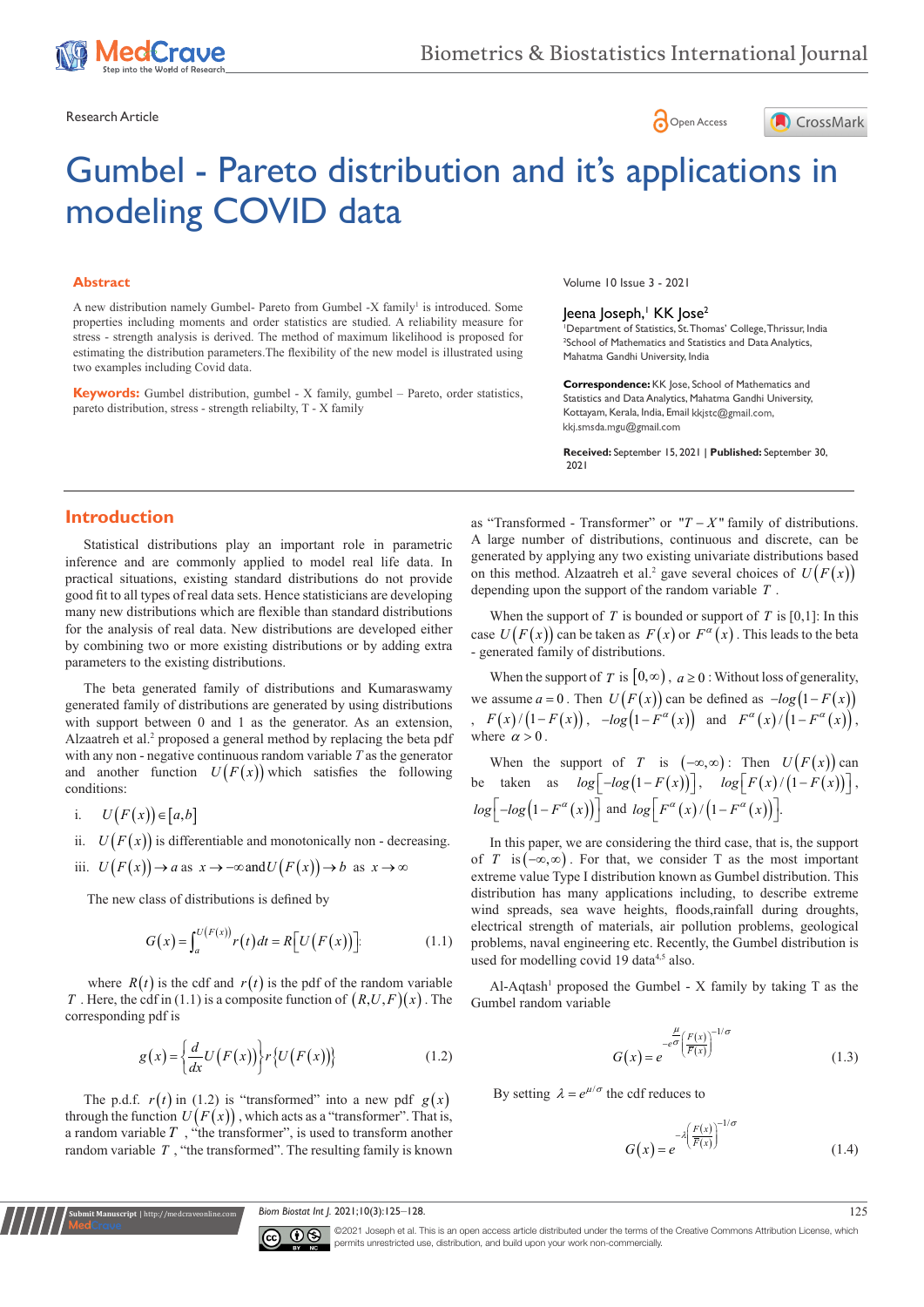and the pdf is

$$
g(x) = \frac{\lambda}{\sigma} f(x) \frac{\left(F(x)\right)^{-\frac{1}{\sigma}-1}}{\left(\overline{F}(x)\right)^{-\frac{1}{\sigma}+1}} e^{-\lambda \left(\frac{F(x)}{\overline{F}(x)}\right)^{-1/\sigma}}
$$
(1.5)

 The support of the random variable associated with (1.5) and f(.) are the same.

The paper is designed as follows. In section 2, we define the Gumbel-Pareto distribution. Some structural properties including moments, quantile function and order statistics are discussed in section 3.The maximum likelihood estimation of the model parameters is discussed in section 4.The application of this distribution to two real data sets are presented in section 5. In section 6, stress - strength analysis is discussed. Finally section 7 offers some concluding remarks.

## **Gumbel- Pareto distribution**

Pareto distribution is a well known distribution for its capability in modeling heavy tailed data sets especially income and wealth data. Kochanczyk and Lipniack<sup>6</sup> has conducted a Pareto based evaluation of national responses to Covid - 19.

If the parent distribution is Pareto with parameters k and  $\theta$ , with pdf

$$
f(x) = \frac{k}{\theta} \left(\frac{x}{\theta}\right)^{-k-1}, x > \theta \tag{2.1}
$$

then the cdf of the four parameter Gumbel - Pareto distribution, denoted by  $GuP(x; \lambda, \sigma, k, \theta)$  is given by

$$
G_{GuP}(x; \lambda, \sigma, k, \theta) = e^{-\lambda [(\frac{x}{\theta})^k - 1]^{-1/\sigma}}, \quad x > \theta.
$$
 (2.2)

The corresponding pdf is given by

$$
g_{GuP}(x;\lambda,\sigma,k,\theta) = \frac{\lambda k}{\sigma\theta}e^{-\lambda[(\frac{x}{\theta})^k-1]^{-1/\sigma}}[(\frac{x}{\theta})^k-1]^{-1/\sigma-1}(\frac{x}{\theta})^{k-1}.
$$
 (2.3)

The hazard function (hf) is obtained as

$$
h(x; \lambda, \sigma, k, \theta) = \frac{\frac{\lambda k}{\sigma \theta} e^{-\lambda [(\frac{x}{\theta})^k - 1]^{-1/\sigma}} [(\frac{x}{\theta})^k - 1]^{-1/\sigma - 1} (\frac{x}{\theta})^{k-1}}{1 - e^{-\lambda [(\frac{x}{\theta})^k - 1]^{-1/\sigma}}}, \quad (2.4)
$$

## **Some structural properties**

## **Transformation**

## **Lemma 3.1:**

If  $Y \sim Gu (\mu, \sigma)$  then  $X = \theta (e^Y + 1)^{1/k} \sim Gu P$  distribution

The proof is done by using transformation technique.

#### **Quantile function and simulation**

The quantile function of Gumbel-Pareto is obtained by inverting (2.2) as

$$
x = Q(u) = \theta[1 + \left(-\frac{1}{\lambda}\log u\right)^{-\sigma}]^{1/k}
$$

If  $u \sim U(0,1)$ , then X=Q(u) has pdf g(x).

By using O(u), one can obtain the Galton skewness and Moor's Kurtosis which is defined as

$$
S = \frac{Q(6/8) - 2Q(4/8) + Q(2/8)}{Q(6/8) - Q(2/8)}
$$

$$
K = \frac{Q(7/8) - Q(5/8) + Q(3/8) - Q(1/8)}{Q(6/8) - Q(2/8)}
$$

#### **Moments**

is

**Theorem 3.1** The  $r^{th}$  raw moment of Gumbel Pareto distribution

$$
\mu_r = \theta^r \sum_{i=0}^{\infty} \lambda^{i\sigma} {r/k \choose i} \Gamma(1 - i\sigma)
$$

where  $\Gamma(a) = \int_0^{\infty} t^{a-1} e^{-t} dt$  is the gamma function.  $\mathbf 0$ 

The skewness and kurtosis can also be calculated from ordinary moments using well-known relationships.

#### **Order statistics**

Order statistics deals with the properties and applications of ordered random samples and their functions. Suppose  $X_1, X_2, \ldots, X_n$ be a random sample from Gumbel Pareto distribution. Let  $X_{r:n}$  denote the  $r^{th}$  order statistic. Then the pdf of  $X_{r,n}$  can be expressed as

$$
g_{r:n}(x) = \frac{n!}{(r-1)!(n-r)!} \sum_{j=0}^{n-r} (-1)^j {n-r \choose j} g(x) G(x)^{j+r-1}
$$
(3.1)

Inserting  $g(x)$  and  $G(x)$  in (3.1)and after some algebra we get,

$$
g_{rn}(x) = \sum_{j=0}^{n-r} \left[ \frac{(-1)^j n!}{(r-1)!(n-r)!} {n-r \choose j} \frac{\lambda k}{\sigma \theta} \left( \frac{x}{\theta} \right)^k - 1 \right]^{-1/\sigma - 1} \left( \frac{x}{\theta} \right)^{k-1} \exp \left\{ -(r+j)(\lambda) \left( \left( \frac{x}{\theta} \right)^k - 1 \right)^{-1/\sigma} \right\}
$$

$$
= \sum_{j=0}^{n-r} \xi_j g(x; \lambda, \sigma, k, \theta) \tag{3.2}
$$

where 
$$
\xi_j = \frac{(-1)^j n!}{(r-1)!(n-r)!} {n-r \choose j}
$$
 and  $g(x; \lambda, \sigma, k, \theta)$  is the

Gumbel Pareto density function with parameters  $\lambda$ ,  $\sigma$ ,  $\theta$  and  $\theta$ .

It reveals that the pdf of Gumbel Pareto order statistics is the mixture of Gumbel Pareto densities.

## **Maximum likelihood estimation**

The maximum likelihood method is applied for estimating the parameters of Gumbel-Pareto distribution. Let  $X_1, X_2, \ldots, X_n$  be a random sample from Gumbel Pareto(GuP) distribution. Also let  $\hat{\mathbf{E}} = (\lambda, \sigma, k, \theta)$  The likelihood function for the GuP distribution is given by

$$
L(\Theta) = \left(\frac{\lambda k}{\sigma \theta}\right)^n \exp\left\{\left[-\lambda \sum_{i=1}^n \left[\left(\frac{x}{\theta}\right)^k - 1\right]^{-1/\sigma}\right\} \prod_{i=1}^n \left[\left(\frac{x}{\theta}\right)^k - 1\right]\right\}^{-1/\sigma - 1} \bigg\}_{i=1}^n \left(\frac{x}{\theta}\right)^{k-1}\right\}
$$

The components of the score vector  $U(\dot{E})$  are given by

$$
U_{\lambda} = \frac{n}{\lambda} - \sum_{i=1}^{n} \left[ \left( \frac{x_i}{\theta} \right)^{k} - 1 \right]^{-1/\sigma}
$$

**Citation:** Joseph J, Jose KK. Gumbel - Pareto distribution and it's applications in modeling COVID data. *Biom Biostat Int J.* 2021;10(3):125‒128. DOI: [10.15406/bbij.2021.10.00338](https://doi.org/10.15406/bbij.2021.10.00338)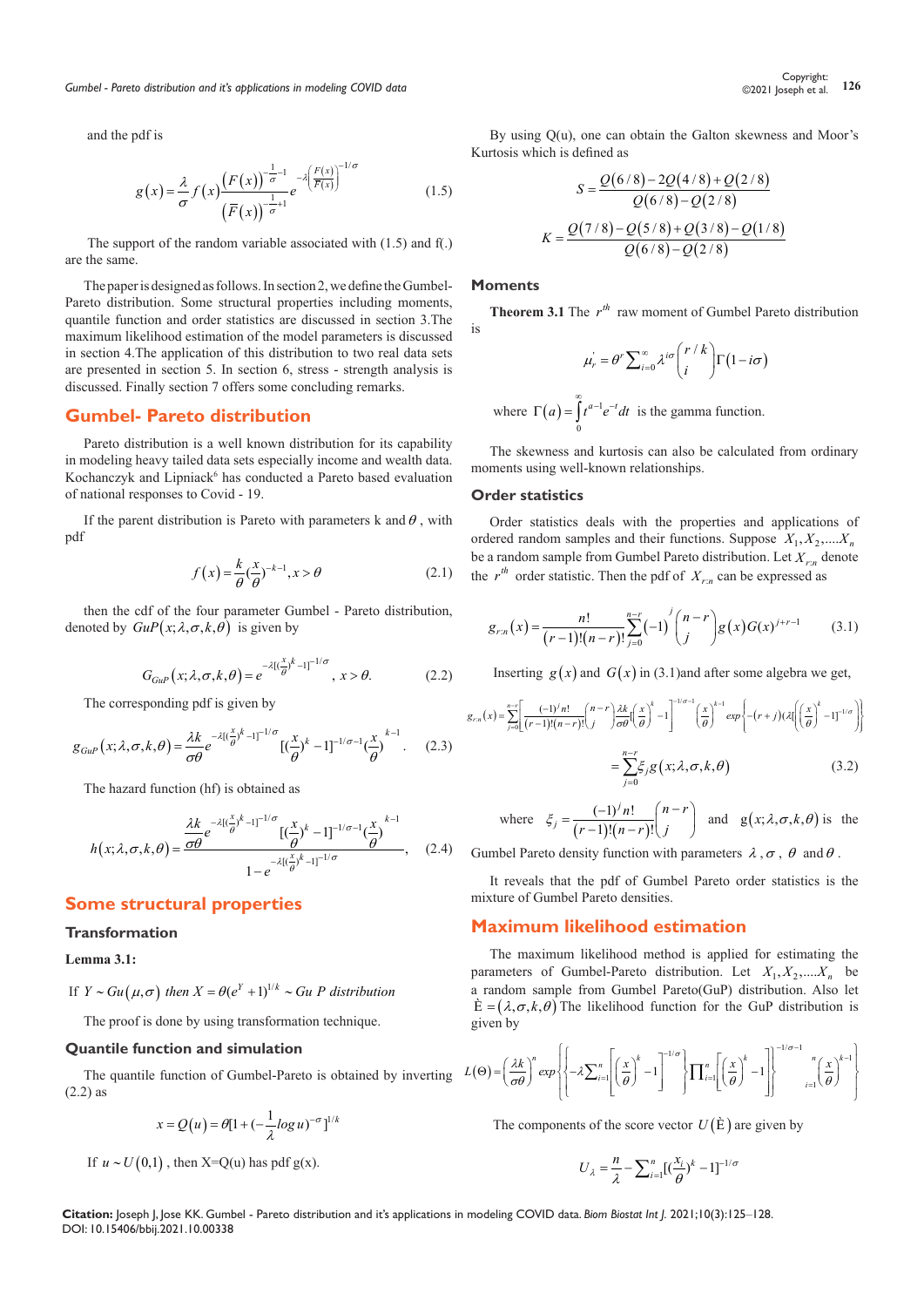$$
U_{\sigma} = -\frac{n}{\sigma} - \lambda \sum_{i=1}^{n} \left\{ \left[ \left( \frac{x_{i}}{\theta} \right)^{k} - 1 \right]^{-1/\sigma} \log \left[ \left( \frac{x_{i}}{\theta} \right)^{k} - 1 \right] \right\} + \frac{1}{\sigma^{2}} \sum_{i=1}^{n} \log \left[ \left( \frac{x_{i}}{\theta} \right)^{k} - 1 \right]
$$
  

$$
U_{k} = \frac{n}{k} + \frac{\lambda}{\sigma} \sum_{i=1}^{n} \left\{ \left[ \left( \frac{x_{i}}{\theta} \right)^{k} - 1 \right]^{-1/\sigma - 1} \left( \frac{x_{i}}{\theta} \right)^{k} \log \left( \frac{x_{i}}{\theta} \right) \right\} + \left( -\frac{1}{\sigma} - 1 \right) \sum_{i=1}^{n} \frac{\left[ \left( \frac{x_{i}}{\theta} \right)^{k} \log \left( \frac{x_{i}}{\theta} \right) \right]}{\left[ \left( \frac{x_{i}}{\theta} \right)^{k} - 1 \right]} + n \log \left( \frac{x_{i}}{\theta} \right)
$$
  

$$
U_{\theta} = -\frac{n k}{\theta} - \frac{\lambda k}{\sigma \theta} \sum_{i=1}^{n} \left\{ \left( \left( \frac{x_{i}}{\theta} \right)^{k} - 1 \right]^{-1/\sigma - 1} \left( \frac{x_{i}}{\theta} \right)^{k} \right\} + \frac{k}{\theta} \left( \frac{1}{\sigma} + 1 \right) \sum_{i=1}^{n} \frac{\left( \frac{x_{i}}{\theta} \right)^{k}}{\left[ \left( \frac{x_{i}}{\theta} \right)^{k} - 1 \right]}
$$

The parameters can be estimated by equating these nonlinear equations to zero and solving them using the *nlm* function in R program.

## **Data analysis**

In this section, we illustrate the effectiveness of Gumbel - Pareto distribution and compare the results with other existing models. To compare the distributions, we consider standardized goodness of fit measures like −*logL*(Θ) , AIC (Akaike information criterion), CAIC (Consistent Akaike information criterion), BIC (Bayesian information criterion) and HQIC (Hannan - Quinn information criterion). Smaller these values, better is the fit.

**Data set I:** Number of deaths due to COVID-19 in China. This data is reported in (https://www.worldometers. info/coronavirus/country/ china/) which represents daily deaths due to COVID-19 in China from 23 January to 28 March.

The data are: 8, 16, 15, 24, 26, 26, 38, 43, 46, 45, 57, 64, 65, 73, 73, 86, 89, 97, 108, 97, 146, 121, 143, 142, 105, 98, 136, 114, 118, 109, 97, 150, 71, 52, 29, 44, 47, 35, 42, 31, 38, 31, 30, 28, 27, 22, 17, 22, 11, 7, 13, 10, 14, 13, 11, 8, 3, 7, 6, 9, 7, 4, 6, 5, 3, 5.

Here we compare the new model with Exponentiated tranform of Gumbel type -II model (ETGT -II), Additive Gumbel type II (AGT -II) model and Gumbel type II model. The values of the statistics are given in Table 1.

From the table, we can see that the suggested model is suitable for real life applications.



**Figure 1** The graph of the pdf and hazard rate of Gumbel - Pareto distribution for various parameter values. **Table 1** The mles and the goodness of fit statistics −*logL* , AIC, CAIC, BIC and HQIC for the data set 1

| <b>Distribution mles</b> |                    | $-logL$ | <b>AIC</b> | <b>CAIC</b> | <b>BIC</b> | <b>HQIC</b> |  |
|--------------------------|--------------------|---------|------------|-------------|------------|-------------|--|
|                          | $\lambda$ =2.527   |         |            |             |            |             |  |
| GuP                      | $\sigma$ =2.968    |         |            |             |            |             |  |
|                          | $k = 0.994$        | 222.428 | 452.856    | 444.856     | 453.512    | 444.856     |  |
|                          | $\theta$ = 2.879   |         |            |             |            |             |  |
|                          | $\gamma$ = 1.086   |         |            |             |            |             |  |
| <b>ETGT-II</b>           | $\delta$ = 10.688  | 329.158 | 664.316    | 664.703     | 670.885    | 666.912     |  |
|                          | $\beta$ =2.431     |         |            |             |            |             |  |
|                          | $\beta$ =7.479     |         |            |             |            |             |  |
| AGT-II                   | $\lambda = 13.432$ |         |            |             |            |             |  |
|                          | $\delta$ =4.486    | 331.081 | 670.162    | 670.818     | 678.921    | 673.623     |  |
|                          | $\alpha$ = 0.9137  |         |            |             |            |             |  |
|                          | $\beta$ =0.916     |         |            |             |            |             |  |
| $GT - II$                | $\alpha$ = 13.532  | 331.102 | 666.203    | 666.397     | 670.583    | 667.934     |  |

**Citation:** Joseph J, Jose KK. Gumbel - Pareto distribution and it's applications in modeling COVID data. *Biom Biostat Int J.* 2021;10(3):125‒128. DOI: [10.15406/bbij.2021.10.00338](https://doi.org/10.15406/bbij.2021.10.00338)